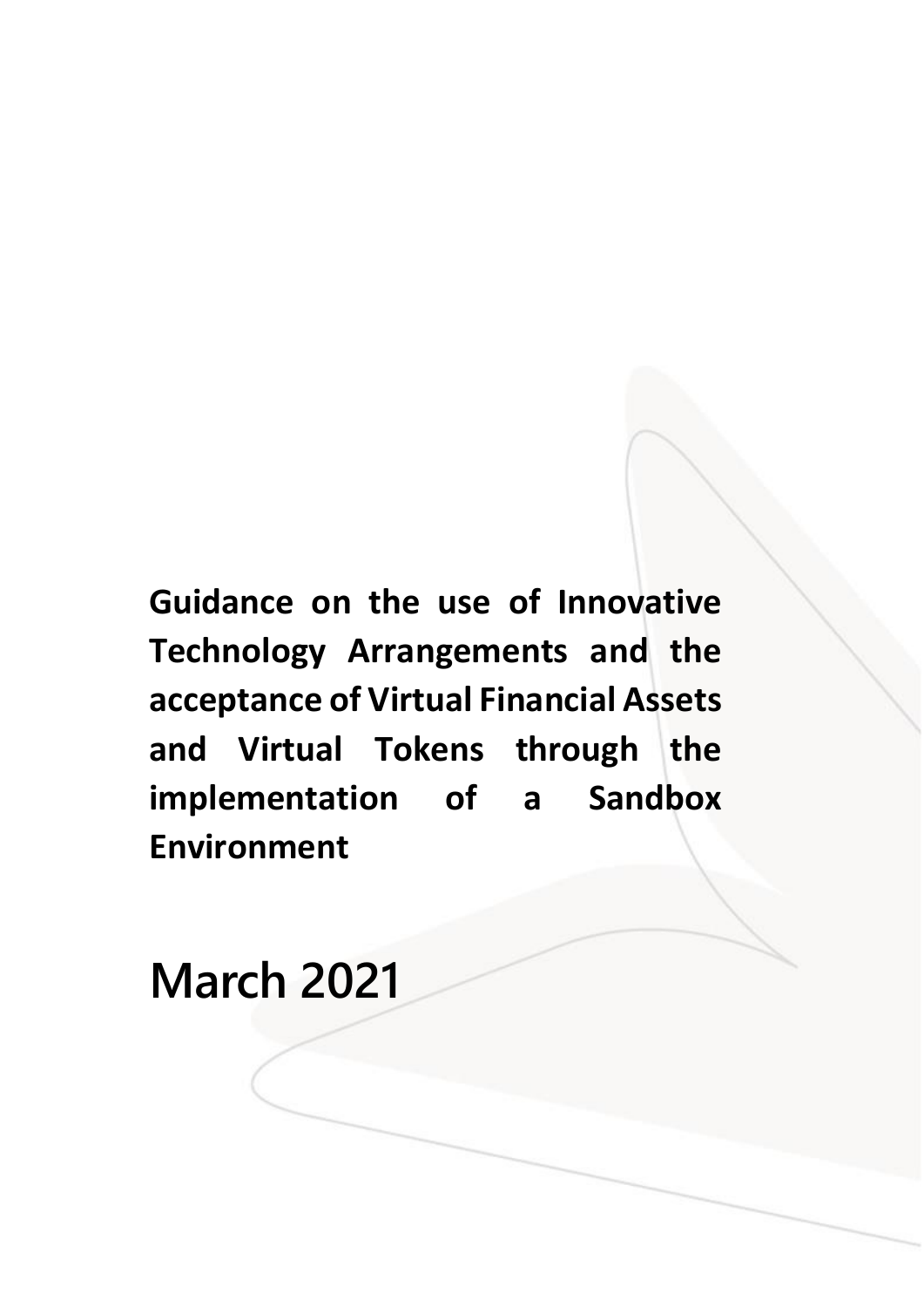

### Contents

| $\mathbf{1}$   |     |       |  |  |  |  |  |
|----------------|-----|-------|--|--|--|--|--|
|                | 1.1 |       |  |  |  |  |  |
|                | 1.2 |       |  |  |  |  |  |
|                | 1.3 |       |  |  |  |  |  |
|                | 1.4 |       |  |  |  |  |  |
| $\overline{2}$ |     |       |  |  |  |  |  |
|                | 2.1 |       |  |  |  |  |  |
|                |     | 2.1.1 |  |  |  |  |  |
|                |     | 2.1.2 |  |  |  |  |  |
|                |     | 2.1.3 |  |  |  |  |  |
|                |     | 2.1.4 |  |  |  |  |  |
|                | 2.2 |       |  |  |  |  |  |
|                | 2.3 |       |  |  |  |  |  |
|                |     | 2.3.1 |  |  |  |  |  |
|                |     | 2.3.2 |  |  |  |  |  |
|                |     | 2.3.3 |  |  |  |  |  |
|                | 2.4 |       |  |  |  |  |  |
|                |     | 2.4.1 |  |  |  |  |  |
|                |     | 2.4.2 |  |  |  |  |  |
|                | 2.5 |       |  |  |  |  |  |
|                | 2.6 |       |  |  |  |  |  |
|                | 2.7 |       |  |  |  |  |  |
| 3              |     |       |  |  |  |  |  |
|                | 3.1 |       |  |  |  |  |  |
|                | 3.2 |       |  |  |  |  |  |
|                |     | 3.2.1 |  |  |  |  |  |
|                |     | 3.2.2 |  |  |  |  |  |
|                | 3.3 |       |  |  |  |  |  |
| 4              |     |       |  |  |  |  |  |
| 5              |     |       |  |  |  |  |  |
| 6              |     |       |  |  |  |  |  |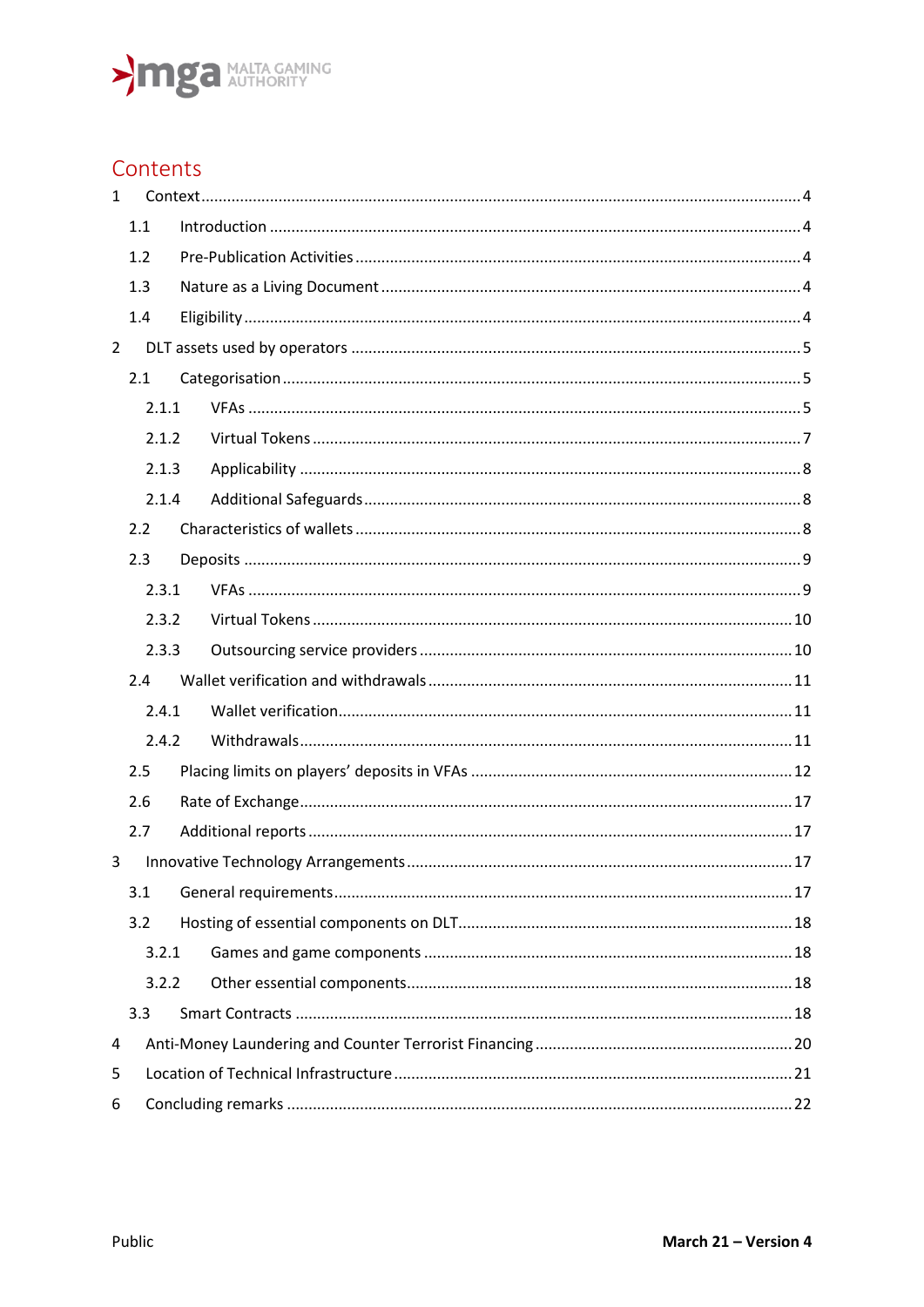### Definitions

In this Paper, save as specified hereunder, all words and phrases shall have the meaning assigned to them in the Gaming Definitions Regulations (S.L. 583.04).

| "distributed ledger<br>technology" or<br>"decentralised ledger<br>technology" or "DLT" | shall have the same meaning assigned to it in the MDIA Act;                                                                                                                                                                                                                                                                                                                       |  |  |
|----------------------------------------------------------------------------------------|-----------------------------------------------------------------------------------------------------------------------------------------------------------------------------------------------------------------------------------------------------------------------------------------------------------------------------------------------------------------------------------|--|--|
| "DLT asset"                                                                            | shall have the same meaning assigned to it in the VFA Act;                                                                                                                                                                                                                                                                                                                        |  |  |
| "DLT exchange"                                                                         | shall have the same meaning assigned to it in the VFA Act;                                                                                                                                                                                                                                                                                                                        |  |  |
| "game engine"                                                                          | The entirety of the mechanics, game engine and parameters of a<br>game;                                                                                                                                                                                                                                                                                                           |  |  |
| "innovative technology<br>arrangements"                                                | shall have the same meaning assigned to it in the ITAS Act;                                                                                                                                                                                                                                                                                                                       |  |  |
| <b>ITAS Act</b>                                                                        | Innovative Technology Arrangements and Services Act (Cap. 592 of<br>the Laws of Malta);                                                                                                                                                                                                                                                                                           |  |  |
| <b>MDIA Act</b>                                                                        | Malta Digital Innovation Authority Act (Cap. 591 of the Laws of<br>Malta);                                                                                                                                                                                                                                                                                                        |  |  |
| <b>MDIA</b>                                                                            | Malta Digital Innovation Authority, established by the MDIA Act;                                                                                                                                                                                                                                                                                                                  |  |  |
| <b>MFSA</b>                                                                            | Malta Financial Services Authority, established by the Malta<br>Financial Services Authority Act (Cap. 330 of the Laws of Malta);                                                                                                                                                                                                                                                 |  |  |
| "smart contract"                                                                       | shall have the same meaning assigned to it in the MDIA Act;                                                                                                                                                                                                                                                                                                                       |  |  |
| "VFA Act"                                                                              | Virtual Financial Assets Act (Cap. 590 of the Laws of Malta);                                                                                                                                                                                                                                                                                                                     |  |  |
| "virtual financial asset" or<br>"VFA"                                                  | shall have the same meaning assigned to it in the VFA Act;                                                                                                                                                                                                                                                                                                                        |  |  |
| "virtual token"                                                                        | shall have the same meaning assigned to it in the VFA Act;                                                                                                                                                                                                                                                                                                                        |  |  |
| "wallet"                                                                               | A digital wallet is where one stores funds of a DLT asset. Only such<br>wallets can allow transactions of VFAs. A combination of private and<br>public keys is used to transfer ownership of funds in VFAs from one<br>wallet to the other. Transactions in the VFA space are to be signed<br>by the sender wallet's private key and sent to the receiver wallet's<br>public key. |  |  |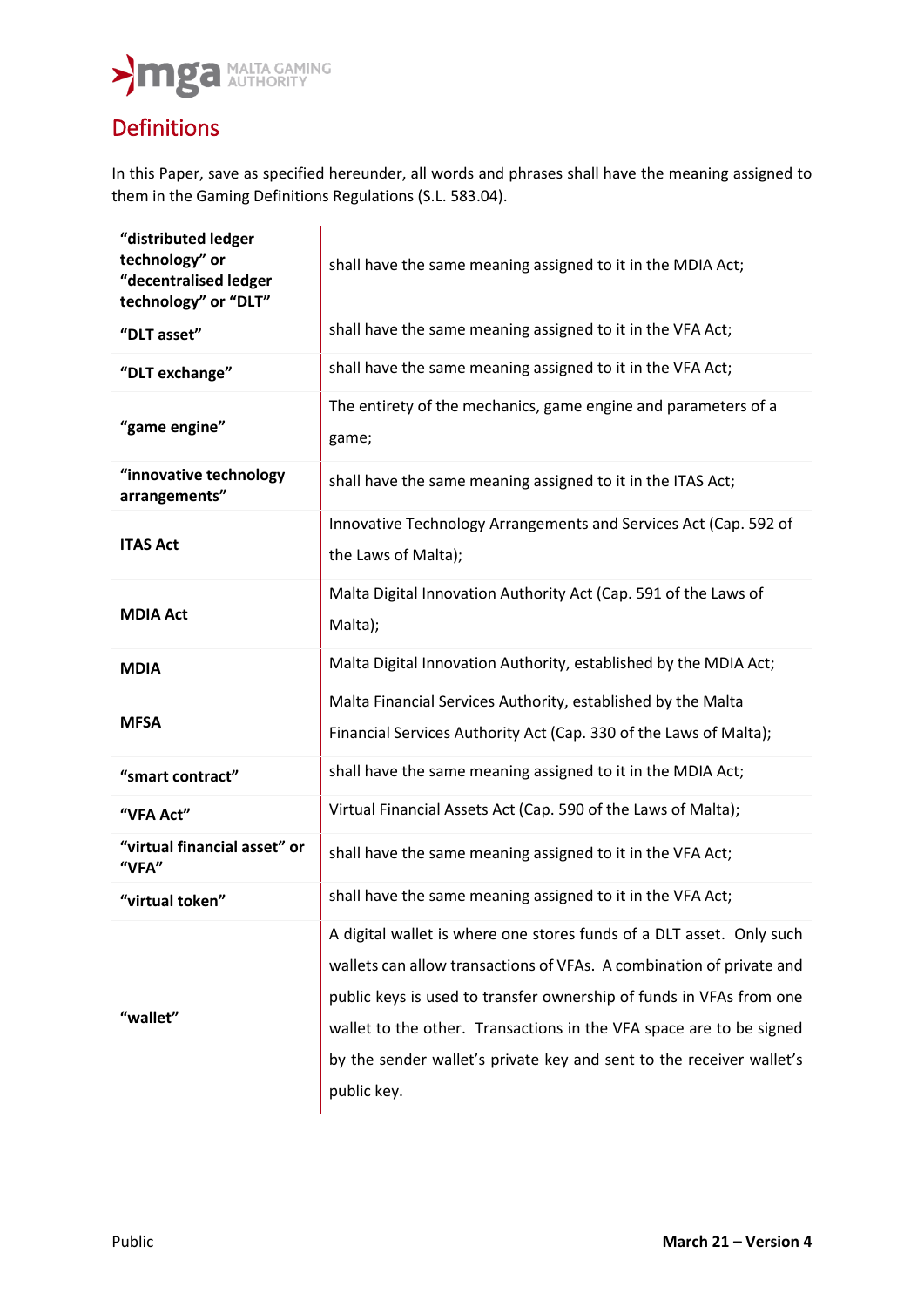

## Acronyms

| <b>CBM</b>  | <b>Central Bank of Malta</b>              |
|-------------|-------------------------------------------|
| <b>CDD</b>  | <b>Customer Due Diligence</b>             |
| <b>DLT</b>  | Distributed Ledger Technology             |
| <b>FIAU</b> | Financial Intelligence Analysis Unit      |
| <b>ITA</b>  | <b>Innovative Technology Arrangements</b> |
| <b>LRMS</b> | Licensee Relationship Management System   |
| <b>MCA</b>  | <b>Malta Communications Authority</b>     |
| <b>MDIA</b> | <b>Malta Digital Innovation Authority</b> |
| <b>MFSA</b> | <b>Malta Financial Services Authority</b> |
| <b>MGA</b>  | <b>Malta Gaming Authority</b>             |
| <b>VFA</b>  | <b>Virtual Financial Asset</b>            |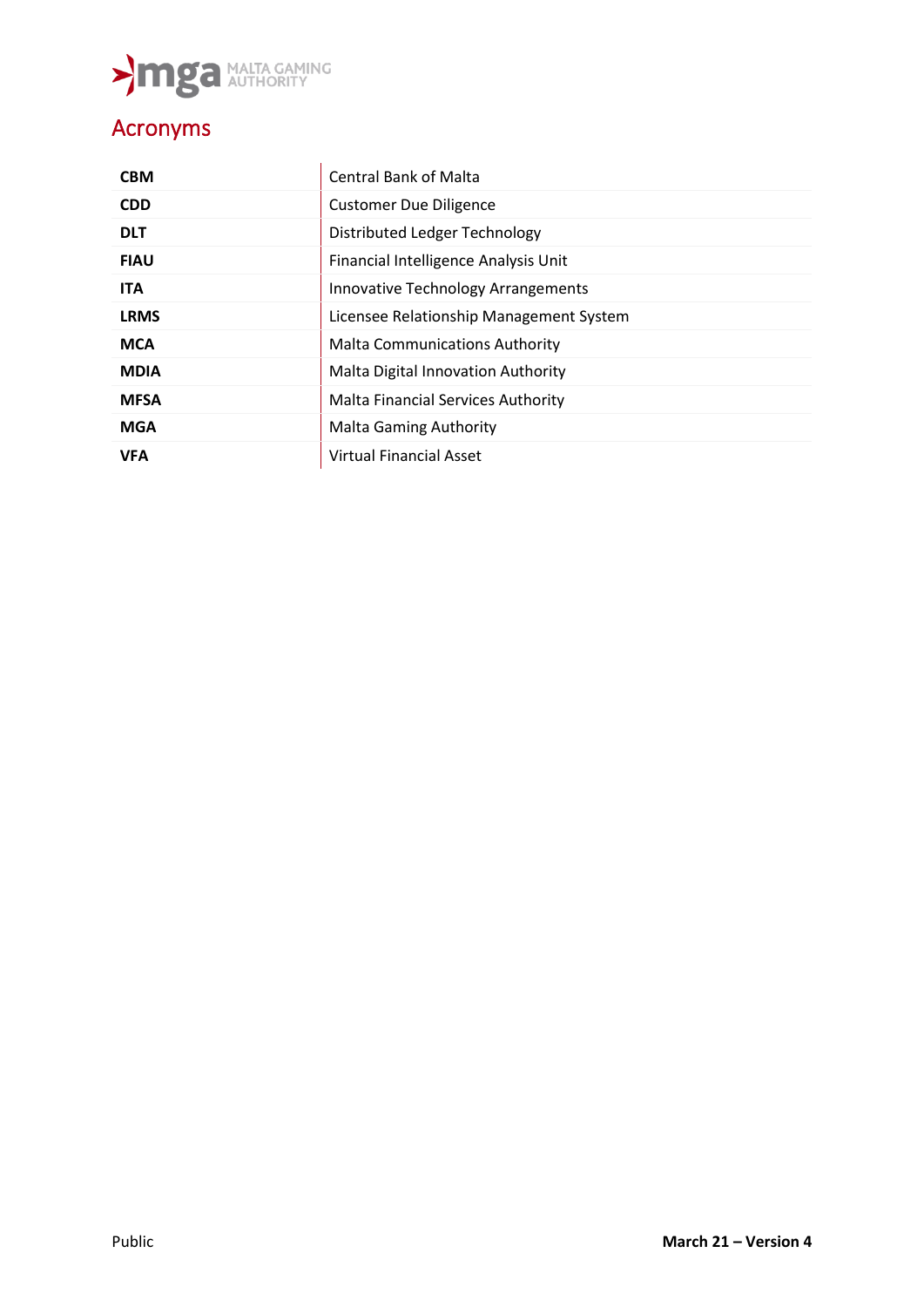### <span id="page-4-0"></span>1 Context

#### <span id="page-4-1"></span>1.1 Introduction

This paper presents the Malta Gaming Authority's (hereinafter 'MGA' or the 'Authority') position in regard to the acceptance of VFAs and the use of ITAs, including DLT platforms and smart contracts, by operators regulated by the MGA. More specifically, it identifies and examines the details of a regulatory sandbox. The sandbox shall conclude on **31 December 2022.**

#### <span id="page-4-2"></span>1.2 Pre-Publication Activities

On 5 December 2017, following the conclusion of an extensive study conducted on risks associated to DLT and VFAs, the MGA issued a call for interested parties to share information on their VFA and/or DLT projects. The MGA also met with a number of these interested parties in order to understand the concepts and objectives behind these projects.

During the study on risks associated with DLT and VFAs, the MGA also gathered extensive feedback from other relevant Authorities including the MFSA, CBM, MCA and FIAU.

Subsequently, as from 29 March and throughout April 2018, the MGA engaged in a public consultation exercise, which elicited the response of a sizeable number of interested parties.

In parallel and throughout the summer months, the MGA absorbed the responses received from the public consultation and increased its alignment with other national stakeholders, in particular, the MFSA and the newly established MDIA.

#### <span id="page-4-3"></span>1.3 Nature as a Living Document

This Paper is to be considered a living document, and the regulatory requirements envisaged herein or otherwise rendered applicable to the acceptance of VFAs, the use of virtual tokens or the leveraging of ITAs by licensees may be changed from time to time even throughout the period of its duration, as may be rendered necessary by technological and regulatory developments.

#### <span id="page-4-4"></span>1.4 Eligibility

For the sake of clarity, an approval to participate in the sandbox framework is conditional on the applicant holding the relevant licence issued by the MGA, without prejudice to any other regulatory requirements stemming from other applicable legislation or other binding instruments.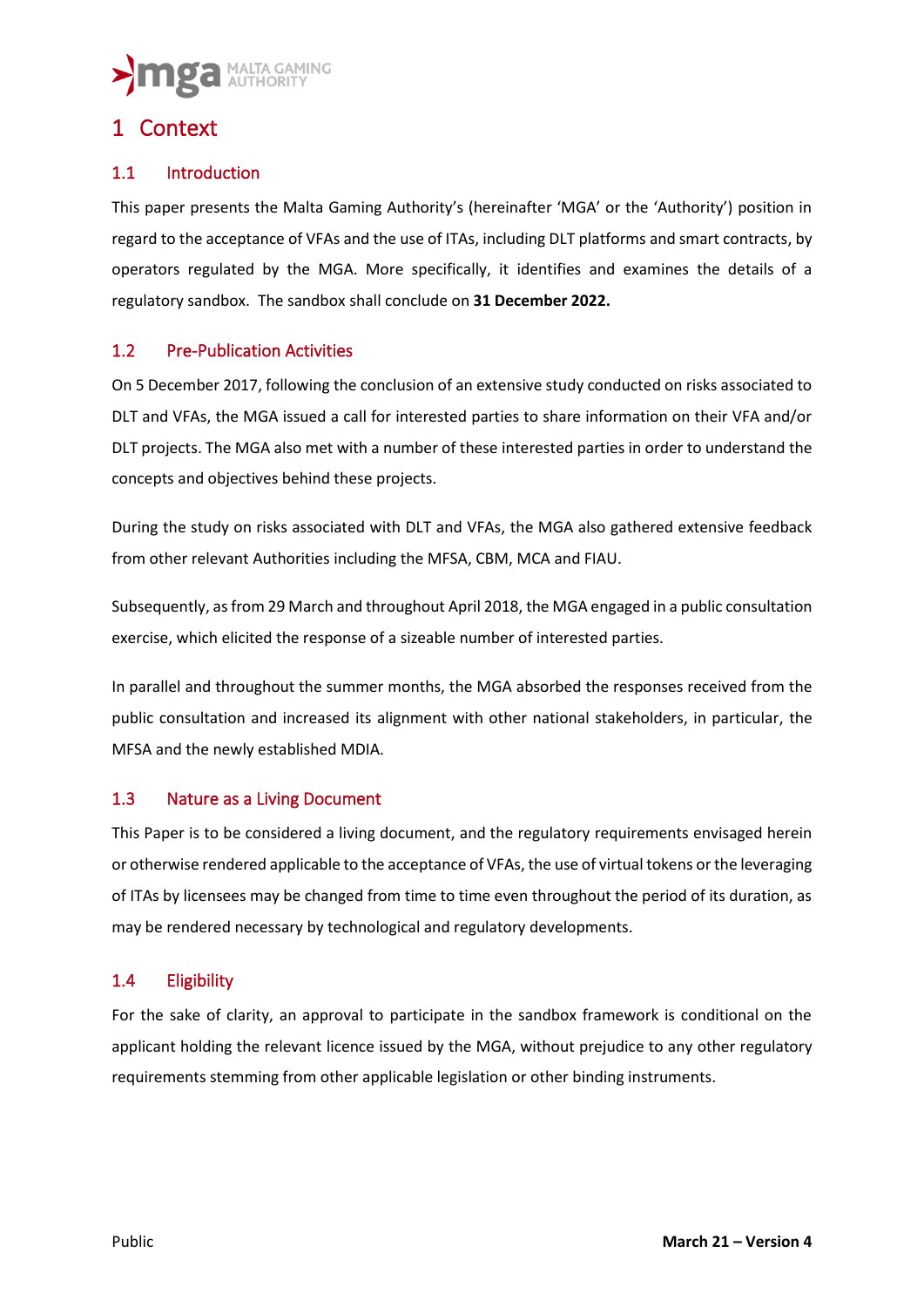An applicant may apply for its testnet to be included within the sandbox framework, on the condition that the live environment goes live by such time as the MGA may allow, which can be no more than three (3) months after the approval is issued.

### <span id="page-5-0"></span>2 DLT assets used by operators

#### <span id="page-5-1"></span>2.1 Categorisation

Prior to applying to the MGA for the required approval to use a DLT asset within the context of the gaming operation, an operator shall conduct the Financial Instrument Test issued by the MFSA to determine the nature, from a financial perspective, of the DLT asset and submit the result of the Financial Instrument Test to the MGA. The aforementioned Financial Instrument Test, together with any other pertinent documentation, shall be submitted to the MGA.

As part of the application for the obtainment of the sandbox approval, the operator shall submit a declaration attesting that the services that shall be undertaken by the operator and/or any service provider engaged by the operator are duly compliant with the requirements stemming from any applicable legislation and/or regulatory instruments. Moreover, where applicable, if any authorisation is required to be obtained in terms of such legislation and/or regulatory instruments, the declaration shall also attest that such authorisation has been duly obtained.

#### 2.1.1 VFAs

<span id="page-5-2"></span>If the DLT asset is classified as a VFA, the operator shall be responsible for ensuring adherence to the relevant requirements stemming from any applicable legislation and/or regulatory instrument.

DLT assets that fall to be regulated as financial instruments as defined in the Investment Services Act (Cap. 370 of the Laws of Malta), or as electronic money as defined in the Financial Institutions Act (Cap. 376 of the Laws of Malta), may only be accepted as a means of payment if specifically approved on a case-by-case basis by the MGA.

Operators may accept VFAs which satisfy the following criteria:

#### **Financial Value**

- 1. The technology represented by the token provides value for the network participants;
- 2. The underlying network is decentralised; and,
- 3. It is easy for members to participate in the economy, having control of their wealth and the freedom to invest in it as they choose.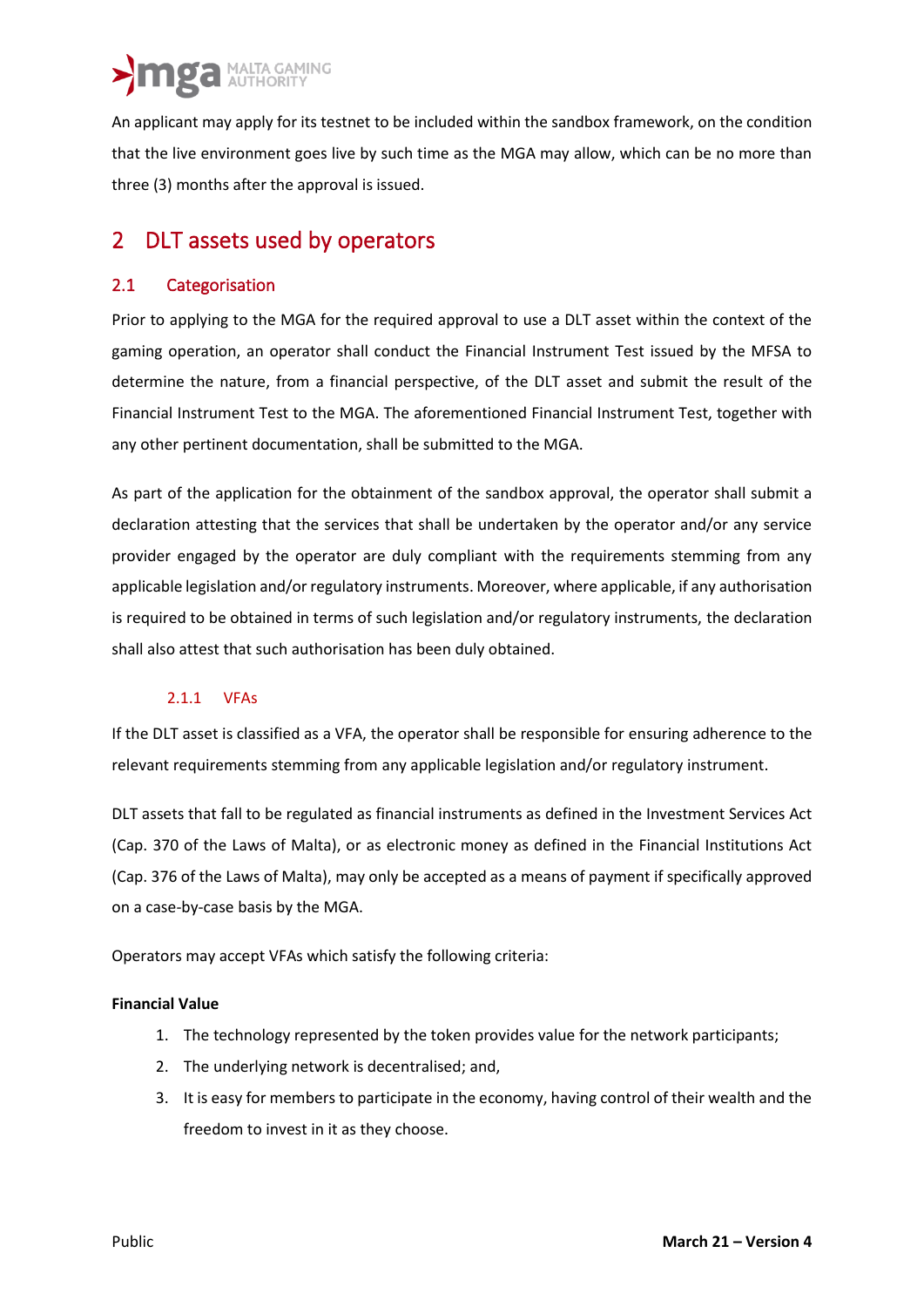

#### **Technological Value**

- 1. The technology is open source, well documented and well tested by entities separate from the core development team;
- 2. There is a working product either on a test network or a main network; and,
- 3. The technology is secure with prompt responses to discoveries of vulnerability and performance issues.

#### **Scalability**

- 1. The technology behind the VFA has a clear roadmap for development and project milestones;
- 2. There are practical applications, either in the present or in the future, for the technology; and,
- 3. The VFA is operating on its separate blockchain, or is utilising an existing blockchain for practical purposes.

#### **Market Conditions**

- 1. The VFA has a competitive market capitalisation in comparison with the general market capitalisation that is allocated to other DLT assets;
- 2. The VFA is not restricted to one geographic region; and,
- 3. There is a trading pair between the VFA and fiat currencies:

Provided that the MGA may allow for the acceptance of VFAs which do not have a trading pair with fiat currencies if the VFA has a trading pair with other major VFAs and the MGA is satisfied that the regulatory objectives sought in this sandbox framework are nonetheless achieved.

#### **DLT Asset Economics**

- 1. The VFA reflects a service; in other words, there is a relation between a company's growth and performance and the services that it provides;
- 2. There is a fundamental reason to purchase and hold the VFA based on its future plan and vision regarding growth and milestones. Simple fundraising is not a valid enough purpose;
- 3. There are ways to incentivise participants on the network to work in a fair manner whilst penalising malicious behaviour;
- 4. There are strict security protocols limiting scams, hacks and theft of funds;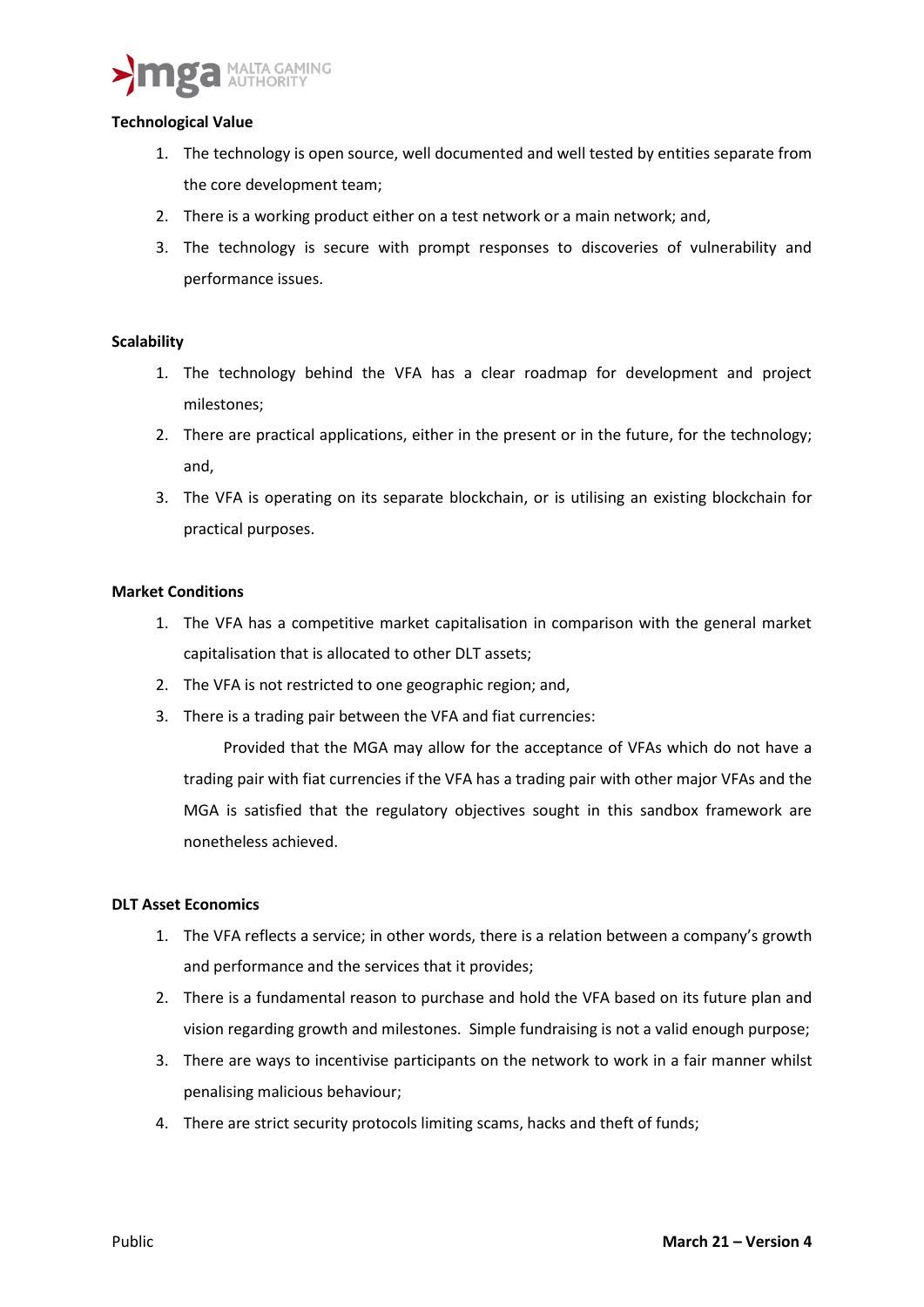

- 5. The team behind the VFA allows a fair distribution of the token (limiting the risk of a small number of investors acquiring a majority supply of the token);
- 6. The team behind the VFA is available to respond to feedback and questions about the technological product and the VFA; and,
- 7. The white paper and the technology's website have an ethical and professional code of conduct.

For the sake of clarity, it shall remain the MGA's discretion to evaluate whether the above criteria or any one of them, are satisfied by a particular VFA. Such evaluation criteria may be revised on an ongoing basis in accordance with a risk-based approach.

#### 2.1.2 Virtual Tokens

<span id="page-7-0"></span>With respect to DLT assets that fall to be classified as virtual tokens, the MGA shall assess whether to accept or reject the use of such tokens on a case-by-case basis, and be guided by the DLT asset economics envisaged in section 2.1.1 and an evaluation of the following characteristics of the applicant more generally:

- 1. technology;
- 2. company structure;
- 3. market applications;
- 4. security; and
- 5. human resources.

In addition, the MGA also reserves the right, in its sole discretion and applying a risk-based approach, to add and/or remove commercial digital coins' authentication for this project.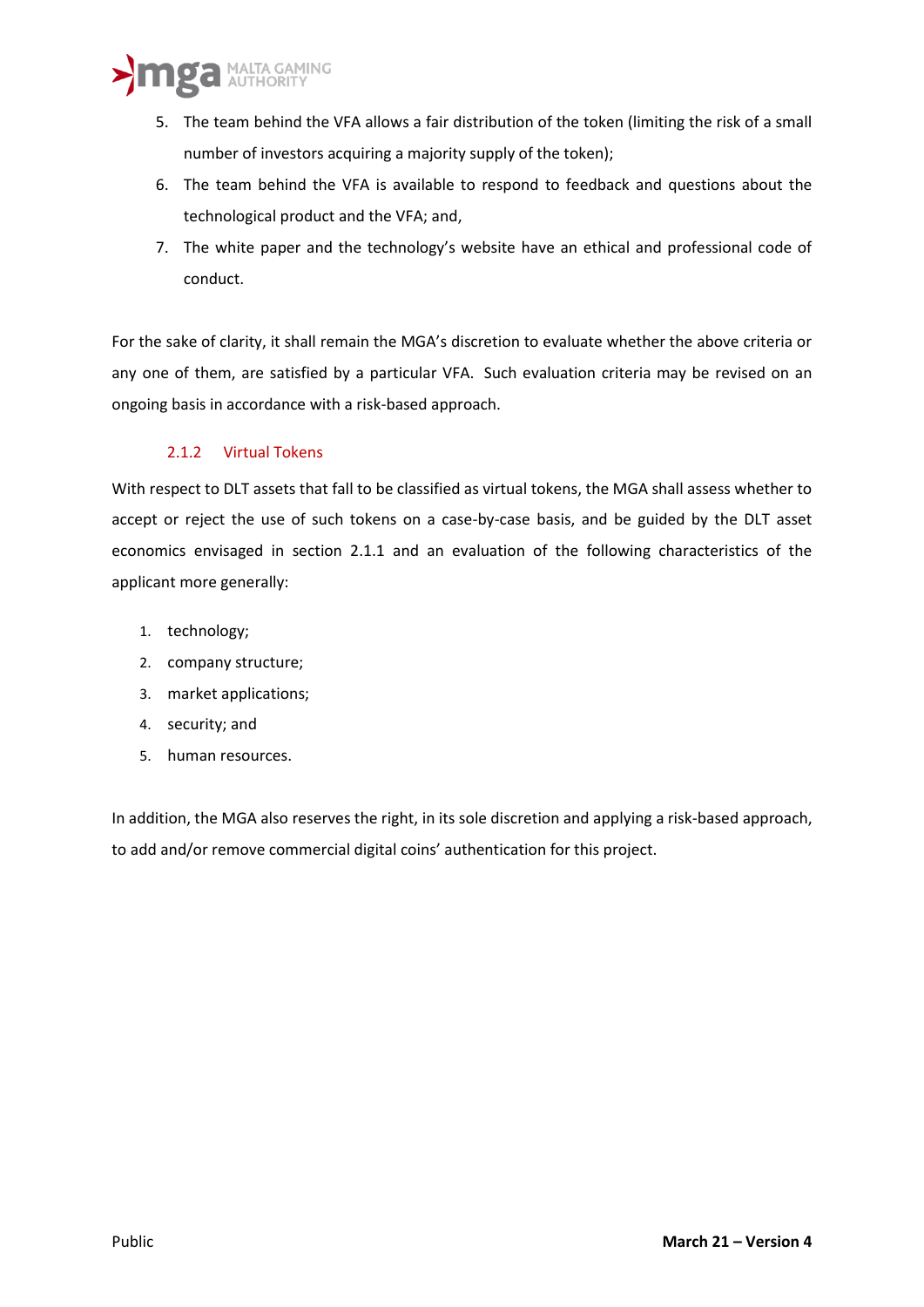#### 2.1.3 Applicability

<span id="page-8-0"></span>In order to determine whether the Sandbox Framework is applicable to an operation that incorporates DLT assets, a distinction must be made between the operations listed hereunder:

| <b>Operation</b>                                                             | <b>Sandbox Framework</b> |
|------------------------------------------------------------------------------|--------------------------|
| Player deposits a DLT asset through a third-party service provider. The DLT  | Applicable               |
| asset is passed on to the operator further to the use thereof in the         |                          |
| operator's ecosystem.                                                        |                          |
| Player deposits a DLT asset through a third-party service provider. The      | Applicable               |
| equivalent amount is passed on to the operator in fiat currency further to   |                          |
| the use thereof in the operator's ecosystem.                                 |                          |
| Player deposits fiat currency through a third-party service provider. Upon   | N/A                      |
| receiving fiat currency, the third-party service provider converts it to an  |                          |
| equivalent amount of DLT assets. Any amount of DLT assets that the player    |                          |
| elects to transfer to the operator's ecosystem is converted to fiat currency |                          |
| beforehand. Following this, any withdrawals are effected in fiat currency.   |                          |

For the sake of clarity, the above-listed operations are by no means exhaustive and are intended to serve as guidance in relation to the applicability or otherwise of the Sandbox Framework. This section 2.1.3 needs to be read in conjunction with the requirements relating to outsourcing service providers as outlined in section 2.3.3 of this Paper.

#### <span id="page-8-1"></span>2.1.4 Additional Safeguards

In accordance with article 31 (1) of the Player Protection Directive (Directive 2 of 2018), the MGA reserves the right, on the basis of a risk-based approach, to impose on the operator any additional requirements in the form of financial safeguards in order to achieve increased protection of the player funds. Such safeguards include but are not limited to the requirement of bank guarantees.

#### <span id="page-8-2"></span>2.2 Characteristics of wallets

The characteristics of wallets storing VFAs for gaming will resemble any other VFA wallet. This is because a wallet has a limited set of basic operations and properties, as listed below: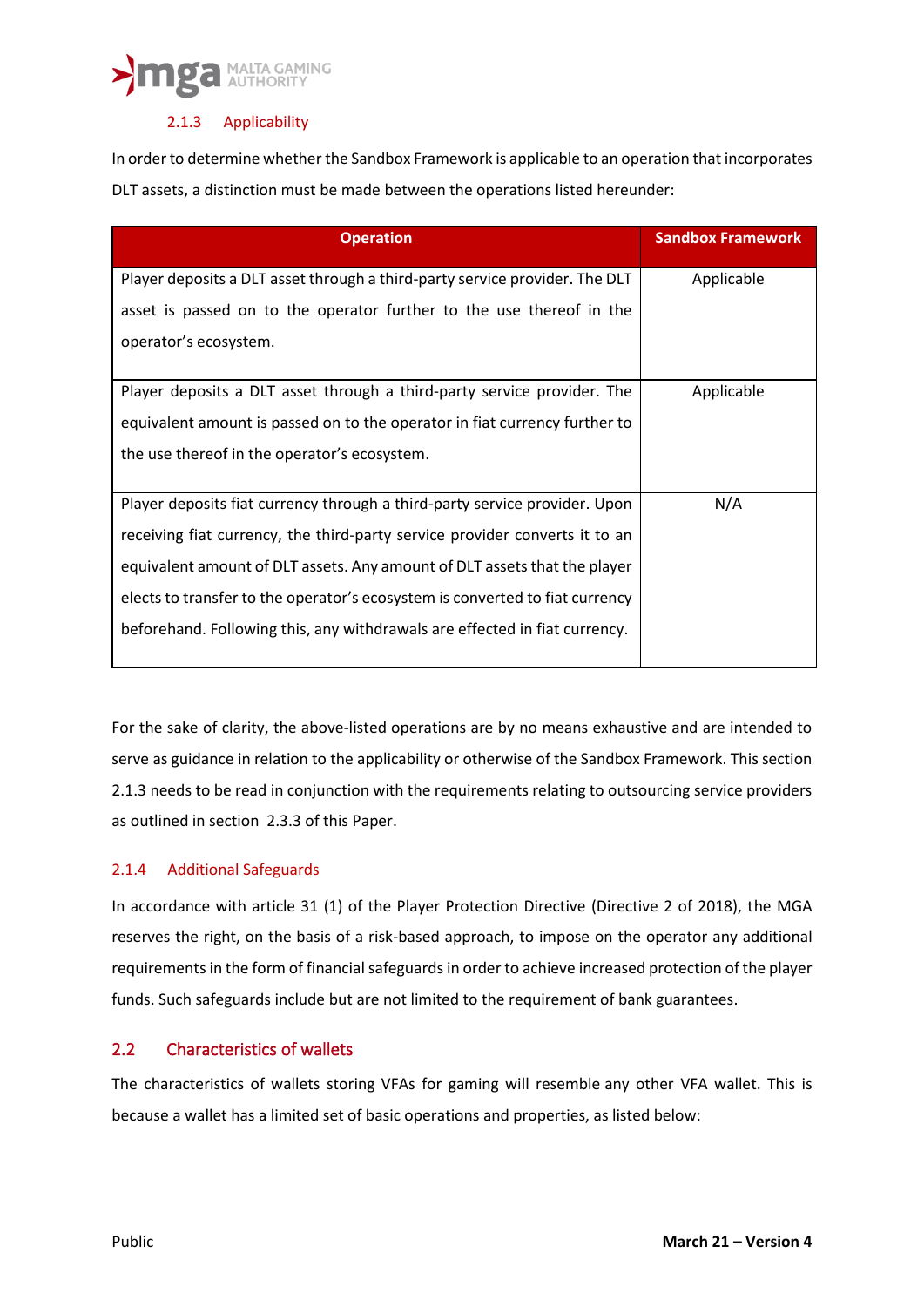- 1. A wallet has an address;
- 2. Funds of the specific VFA can be deposited into the wallet; and,
- 3. Funds of the same VFA can be withdrawn from the wallet, as long as there is a sufficient balance to allow it.

Wallets may be such that the private key is held by the player, or by a custodian wallet provider, which may also be a DLT exchange. In all cases, only wallets whose address or addresses are specifically tied to the individual player shall be admissible for use in the gaming ecosystem.

#### <span id="page-9-1"></span><span id="page-9-0"></span>2.3 Deposits

#### 2.3.1 VFAs

The ensuing procedures shall be followed by the operator when a player wishes to make a deposit in a VFA:

- 1. Validation of the details provided by the player at registration shall commence upon the player's first deposit. The player has to complete such validation process within thirty (30) days of this deposit. Failure to do so will result in the player's account being blocked along with any associated funds. No withdrawal may take place before the validation process has been completed;
- 2. The wallet address shall form part of the player's registered identity with an operator and, notwithstanding the above, the player's control over such wallet shall be verified prior to any deposit being made from it;
- 3. Following the verification of control over the wallet prior to the player's first deposit, there may be instances where the wallet address is changed due to, inter alia, security related reasons. In such cases, the verification of the player's control over such wallet shall be carried out on a risk sensitive basis, in accordance with applicable AML/CFT obligations;
- 4. If, in accordance with applicable AML/CFT obligations, control over the wallet cannot be verified, any pending transactions shall be logged, the operator shall freeze the amounts, and:
	- a. if a player claims to have deposited from such address within fifteen (15) days, or such longer period as the operator may stipulate in its terms and conditions, the amount may be assigned to such player's account if control over the wallet is fully verified;
	- b. if no player makes such claim, or control over the wallet is not successfully verified, the operator shall appropriate the funds and shall make use thereof for responsible gaming purposes.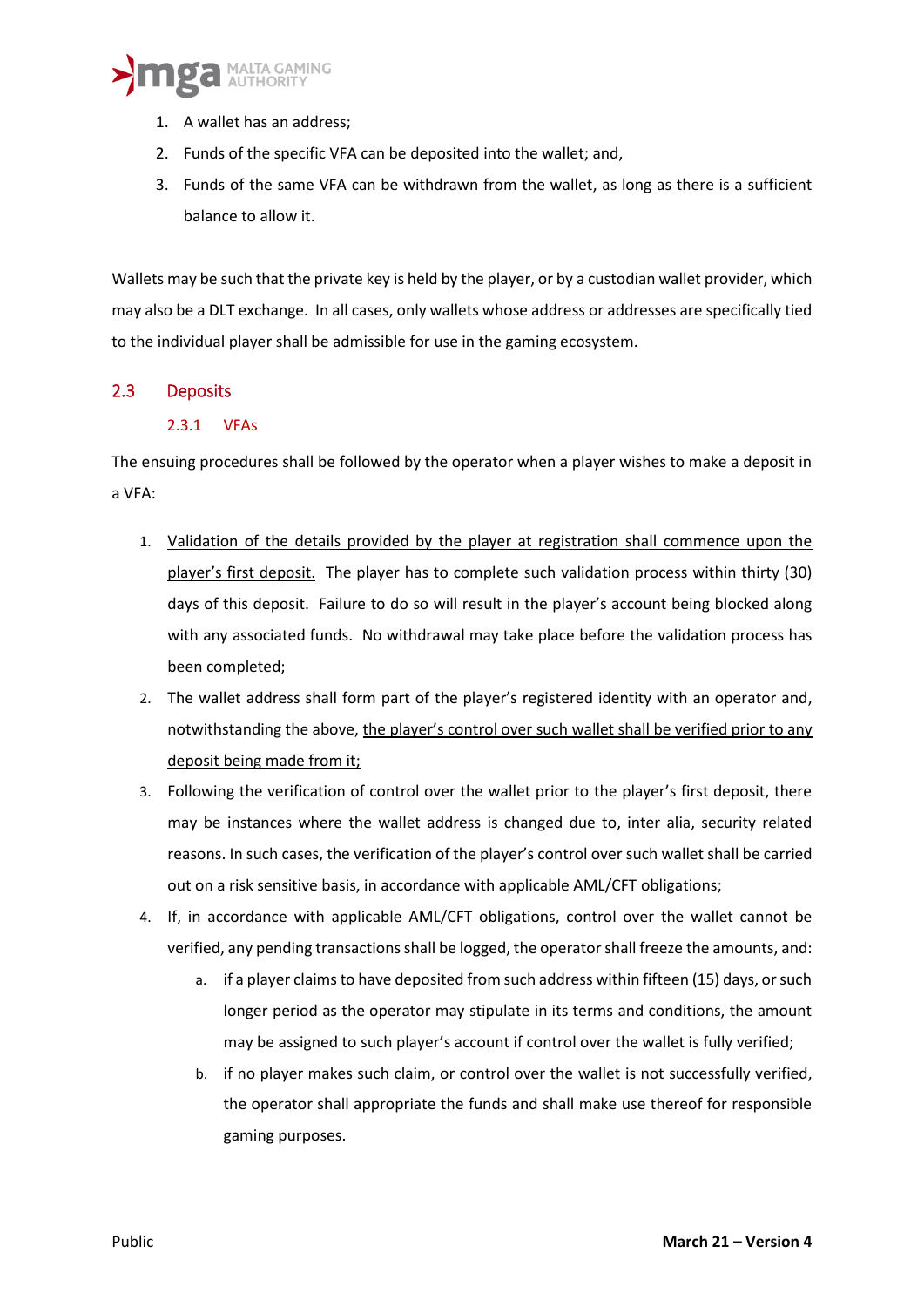In the case of operators accepting payments in fiat currency as well as VFAs, the fiat currencies and each individual VFA shall be treated separately and exchanging between one and another shall not take place within the operator's ecosystem.

Any transaction fees which may be incurred by the player, whether on deposit or withdrawal, shall be clearly identified and the player shall be forewarned accordingly.

#### 2.3.2 Virtual Tokens

<span id="page-10-0"></span>By their nature, virtual tokens are confined within a closed-loop ecosystem pertaining to the relevant operator, since exchangeability outside such ecosystem confers on a DLT asset the nature of a VFA or a financial instrument or electronic money, as the case may be.

In light of the above, virtual tokens may be acquired directly from the relevant operator on its platform. In any such case, the operator may sell its virtual tokens to its registered players for fiat currency on its own platform, in order for such players to make use of the virtual tokens on the operator's platform itself, provided that any withdrawals to be made shall be effected in fiat currency, after converting the virtual tokens, on the operator's platform, at the same exchange rate at which they are acquired by players on the platform.

#### 2.3.3 Outsourcing service providers

<span id="page-10-1"></span>Operators may wish to make use of third party service providers that accept VFAs from players, whilst allowing the operator itself to deal solely in fiat currency. The operator shall be responsible for ensuring that such service providers are operating in accordance with the VFA Act and/or any other applicable legislation or other binding instruments. In the absence of such services being provided by virtue of a licence issued in terms of the VFA Act, all limitations envisaged in this Paper shall apply as though the operator accepted VFAs directly as a means of payment. If the service provider is in possession of such licence, the maximum deposit amount established in section 2.5 shall not apply. This is without prejudice to the other restrictions envisaged herein, including but not limited to the deposit requirements in section 2.3.1.

For the sake of clarity:

- 1. Deposits in fiat currency shall only serve for the placement of wagers in fiat currency, and withdrawals shall be effected in fiat currency;
- 2. Deposits in VFA shall only serve for the placement of wagers in the same VFA, and withdrawals shall be effected in the same VFA; and,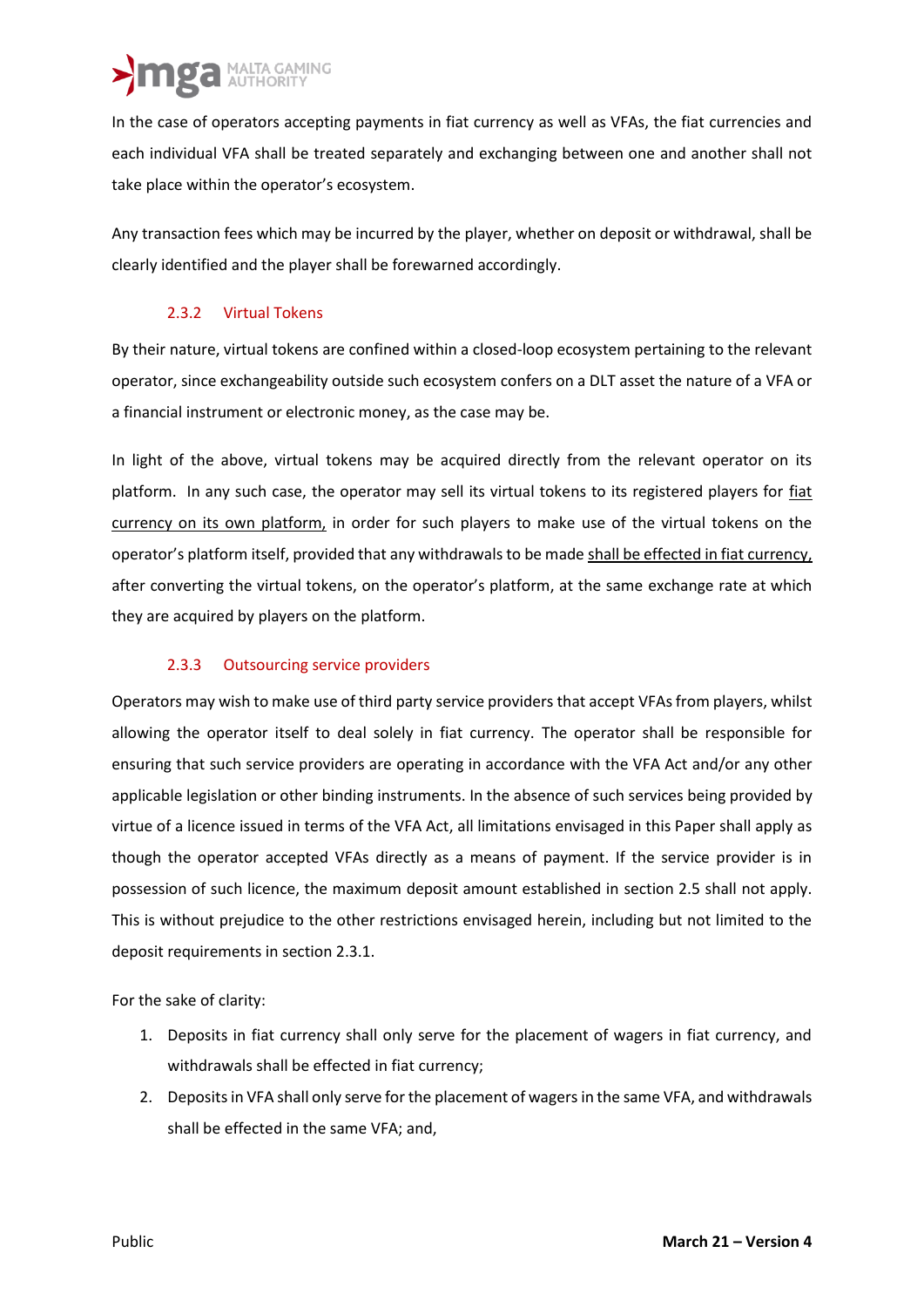3. Acquisitions, exchanges and, or sale of DLT assets by players on the operator's platform and, or through the operator's wallets, shall not be permitted except when this is implemented solely for virtual tokens, and not VFAs, in a closed loop scenario in accordance with section 2.3.2.

#### <span id="page-11-1"></span><span id="page-11-0"></span>2.4 Wallet verification and withdrawals

#### 2.4.1 Wallet verification

In order for a wallet to be verified as pertaining to the registered player, the player must prove control over such wallet. It is the operator's responsibility to ensure that this is achieved in a manner which adheres to its obligations in terms of AML/CFT. The means by which sufficient verification may be achieved include, but are not limited to:

- 1. Requiring the player to deposit a minimum amount of  $\epsilon$ 1.00 in the equivalent value of the VFA at hand. For the sake of this argument, this amount is referred to as the "proof of wallet control deposit". Once this is confirmed by the operator, the wallet will be deemed verified. It is the duty of the operator to also reimburse the player for the proof of wallet control deposit in addition to the original sum that the player would like to withdraw; or,
- 2. Requiring the player to cryptographically sign the wallet with his private key, where this is possible.

#### 2.4.2 Withdrawals

<span id="page-11-2"></span>As aforementioned, all payments received in a certain unit of VFA must be returned by the operator in the same unit. At no point will the operator and/or players be allowed to transfer funds between different VFAs on the gaming platform. These platforms are not to be used as a VFA exchange.

In the interest of player protection, and for the purpose of ensuring the necessary checks on the source of funds used within a gaming operation, the withdrawal methodology must be conformant with any applicable AML/CFT obligations and guidelines. The manner in which proof of control is established, shall be left to the discretion of the operator. If the withdrawal fails, the player is to be notified of such an issue.

Withdrawal procedures shall, in addition, and without prejudice to what is stated in this position paper, be in accordance with the relevant provisions of the applicable regulatory instruments.

The logging of successful and failed deposits and withdrawals is imperative so that the operator can be able to handle direct communication with players, in the case of funds not being received from a player's account, or from an external wallet. By keeping logs of wallet addresses, transaction amounts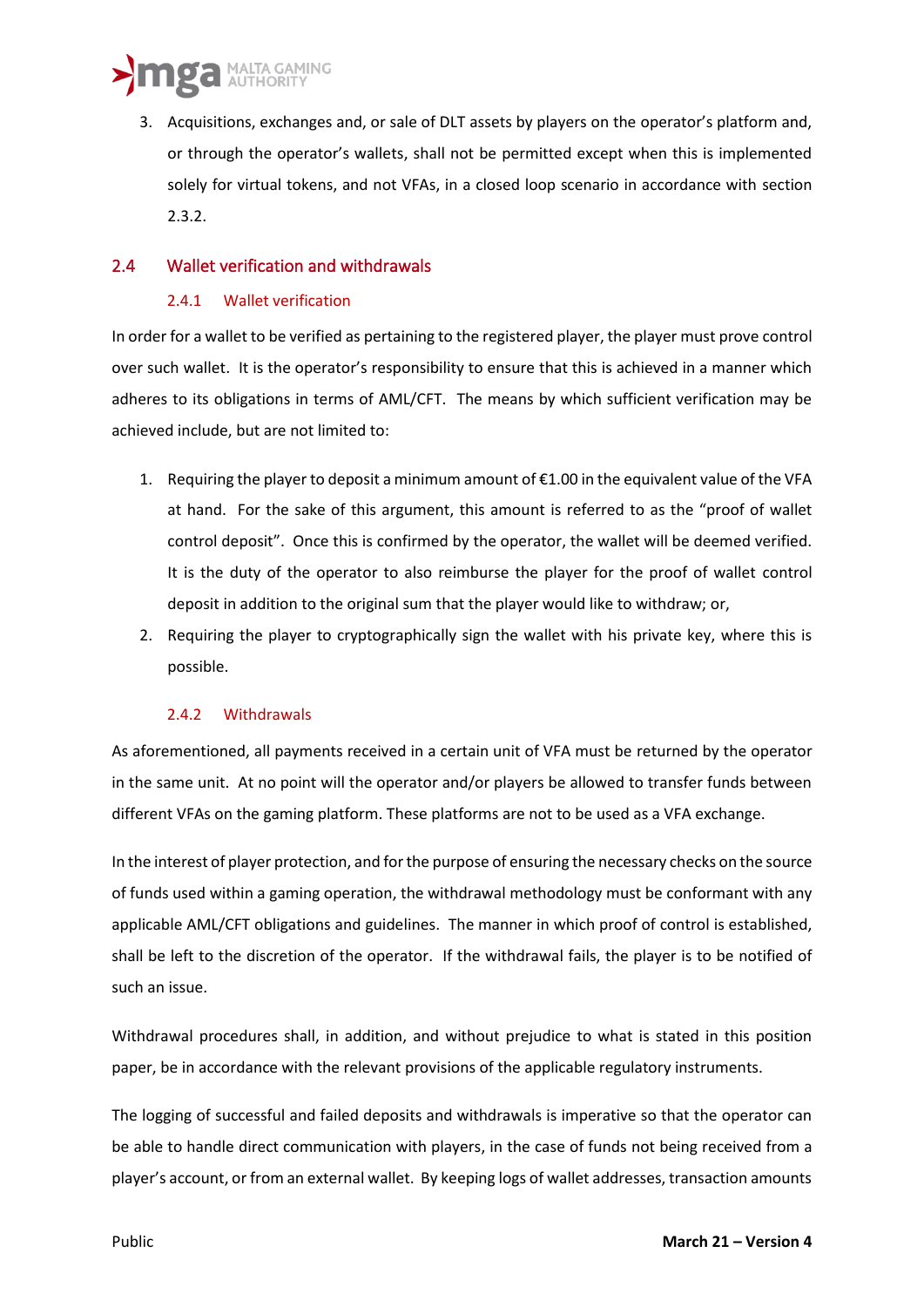and timestamps, the operators have the ability to verify whether a player's complaint is legitimate; in which case a proper reimbursement of funds is possible, ensuring player protection.

#### <span id="page-12-0"></span>2.5 Placing limits on players' deposits in VFAs

The value of VFAs in relation to fiat currencies may go through periods of high volatility. In order to ensure that this volatility does not undermine the safeguards that financial limits aim to introduce, such limits are to be considered in Euro terms, even where the deposit is made in a VFA. Further detail on the exchange rate to which operators are expected to refer to, is included in section 2.6.

Currently, operators are required to maintain player-specified limits for fiat currencies; rather than including VFAs within the same limit, operators shall add a distinct player-specified ceiling for VFAs, that is distinct from the fiat currency limit. [Figure 1](#page-13-0) illustrates this process. Throughout the duration of the sandbox, and without prejudice to limits required in terms of Part V of the Player Protection Directive (Directive 2 of 2018), no operator may accept deposits in VFA by a player exceeding the equivalent of <u>one thousand euros (€1,000)</u> per month (hereinafter the "maximum deposit amount"). When a player elects to set a player-specified limit in accordance with the Player Protection Directive, the operator must give the player the option to set such limit both for fiat currency and for VFAs.

For the sake of clarity, the maximum deposit amount is considered on a player-to-operator level, and may not be applied on a per brand level instead.

Due to the aforementioned high volatility, it is likely that during the lifetime of this sandbox, players may deposit a sum which is less than the maximum deposit amount; however, after a period of time – perhaps without even playing a game – they might end up with a total that is significantly higher or lower than the maximum deposit amount. As a result, the maximum deposit amount will be defined through a cumulative (summation) approach; when a player attempts to deposit funds into an account, the value in Euro terms will be considered at a rate at which time the funds deposited reached the operator.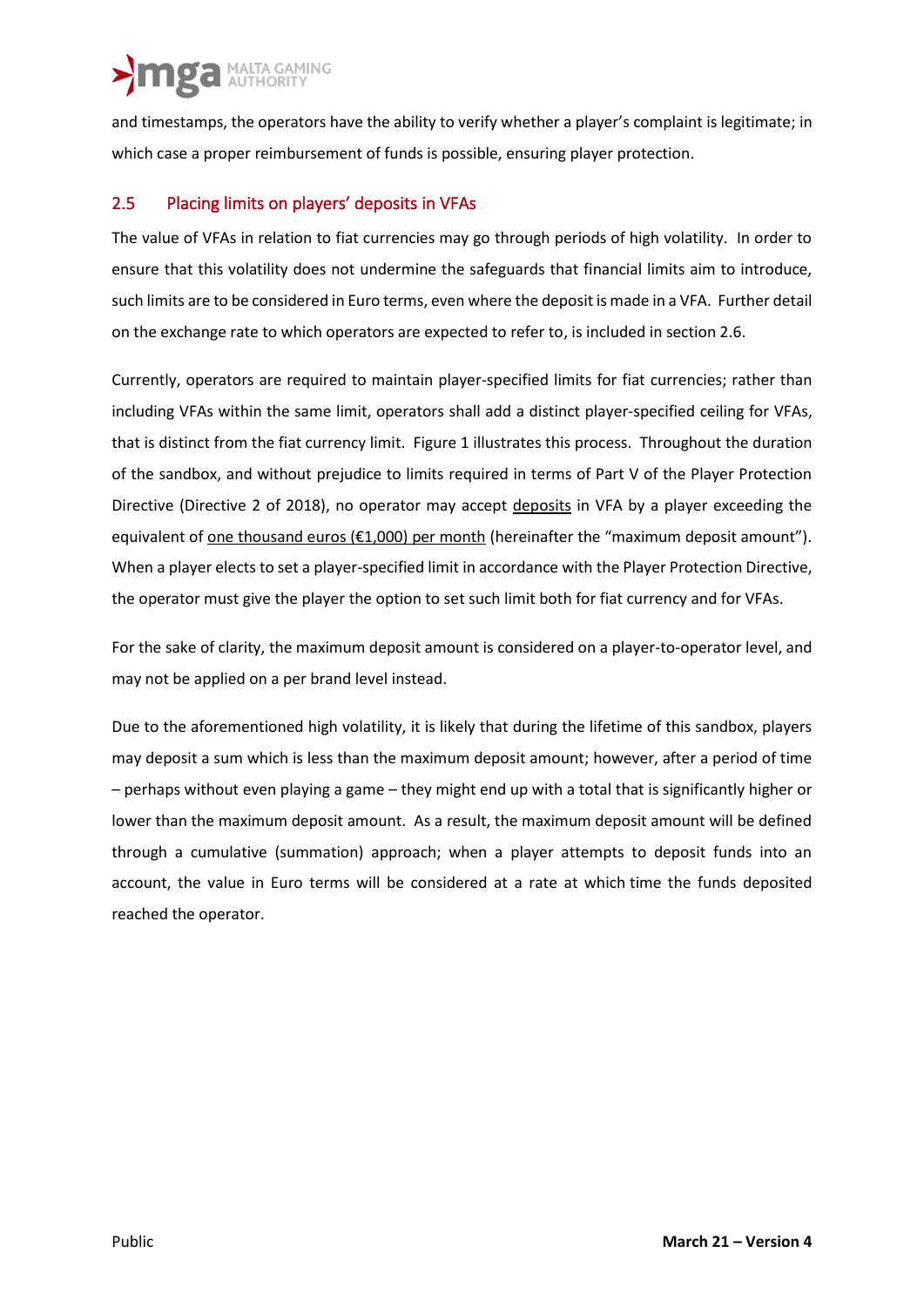

<span id="page-13-0"></span>*Figure 1: The checks which ensure that a deposited amount is within a player's deposit limits*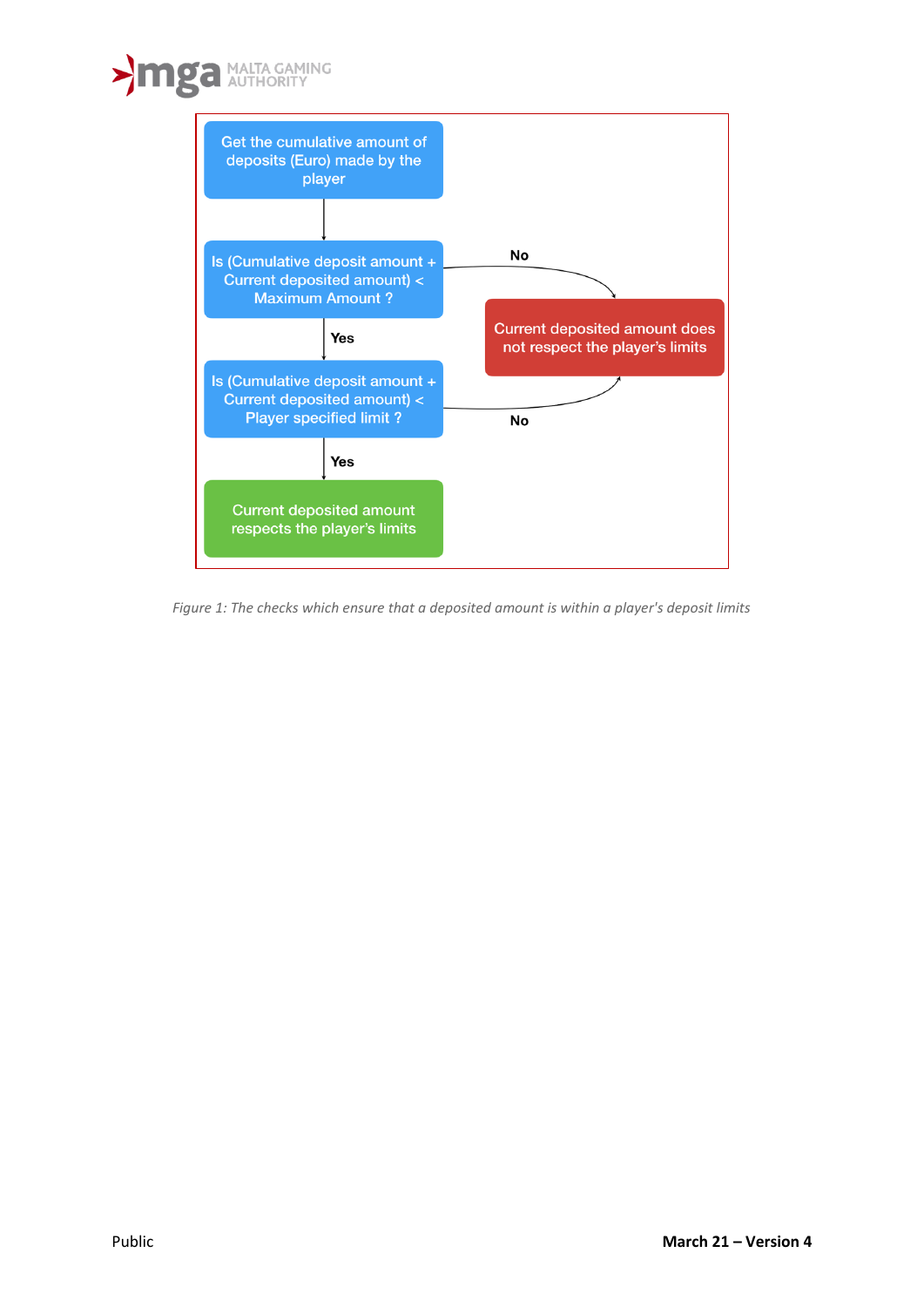The accepted procedure for the transfer of VFA funds from a player's external wallet to their gaming account with an operator is presented in [Figure 2.](#page-14-0)



#### *Figure 2: The accepted procedure for an operator to accept a deposit from a player*

<span id="page-14-0"></span>In order to ensure the attainment of the objective of safeguarding players and the gaming ecosystem through the imposition of the maximum deposit amount, either of two implementation scenarios is deemed acceptable. It should be noted that the two scenarios are completely distinct from one another, and both the components and the conditions presented in each one, are not applicable to the other.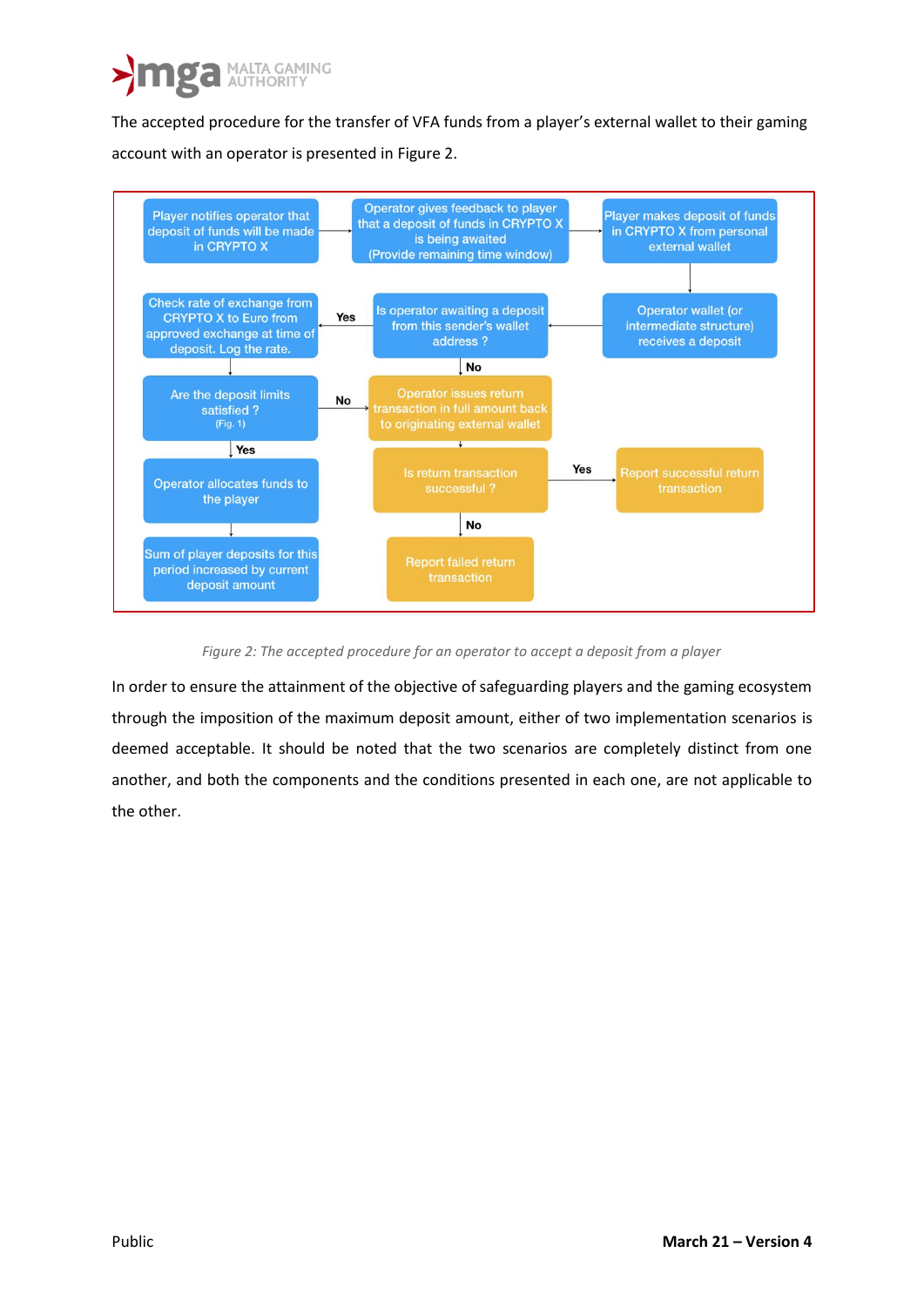

#### **Scenario 1**

In this scenario [\(Figure 3\)](#page-15-0), the operator has a maximum of one wallet for every supported VFA. The players issue deposits to the address of that wallet from the wallet that forms part of their verified details with the operator. If the deposited amount respects the maximum deposit amount and, if any, the deposit limit set by the player, the funds are kept in the operator's wallet, and are made available to the player's account for gaming use. Otherwise, if the operator receives a transaction from a wallet address that does not form part of a verified account, the operator shall assess whether to verify control over such wallet in accordance with applicable AML/CFT obligations, and if control over the wallet is not successfully verified, the funds shall be dealt with in accordance with section 2.3.1. In this scenario, the operator does not assign an individual wallet to each player. Instead, every player is assigned ownership of a balance virtually segregated within one of the operator's holding wallets, as represented in [Figure 3.](#page-15-0)



<span id="page-15-0"></span>*Figure 3: Scenario 1 - Players use an allocated portion from the operator's wallet (Different wallet colours indicate different VFAs)*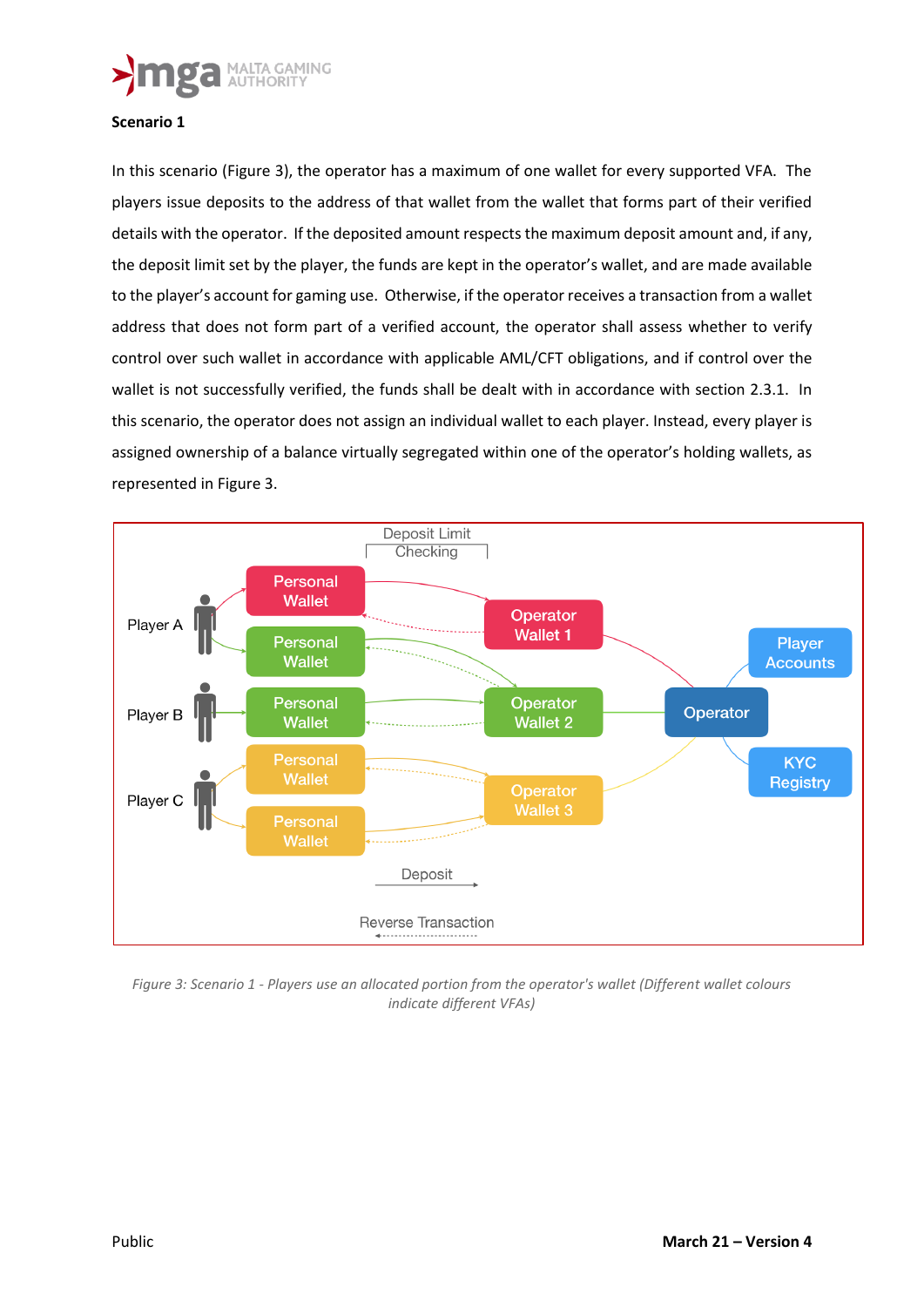

#### **Scenario 2**

In this scenario [\(Figure 4\)](#page-16-0), the operator assigns an individual gaming wallet for each currency to every player's account. The MGA only accepts this case if the operator has an intermediate wallet structure comprised of one or more wallets. Such an intermediate setup is used to accept deposits from the player's personal external source of funds. However, in contrast to that scenario, if the deposited amount is within the maximum deposit amount, the funds are forwarded to the player's respective gaming wallet, rather than allocating players a share of the operator's wallet. The intermediate wallet reverses incoming transactions where possible, if they exceed the maximum deposit amount. If the funds originate from a wallet that does not fall under the control of the respective player following the verification thereof in accordance with applicable AML/CFT obligations, the funds shall be dealt with in accordance with section 2.3.1.



<span id="page-16-0"></span>*Figure 4: Scenario 2 - Players get assigned a wallet by the operator for every supported currency (Different wallet and wallet structure colours indicate different VFAs)*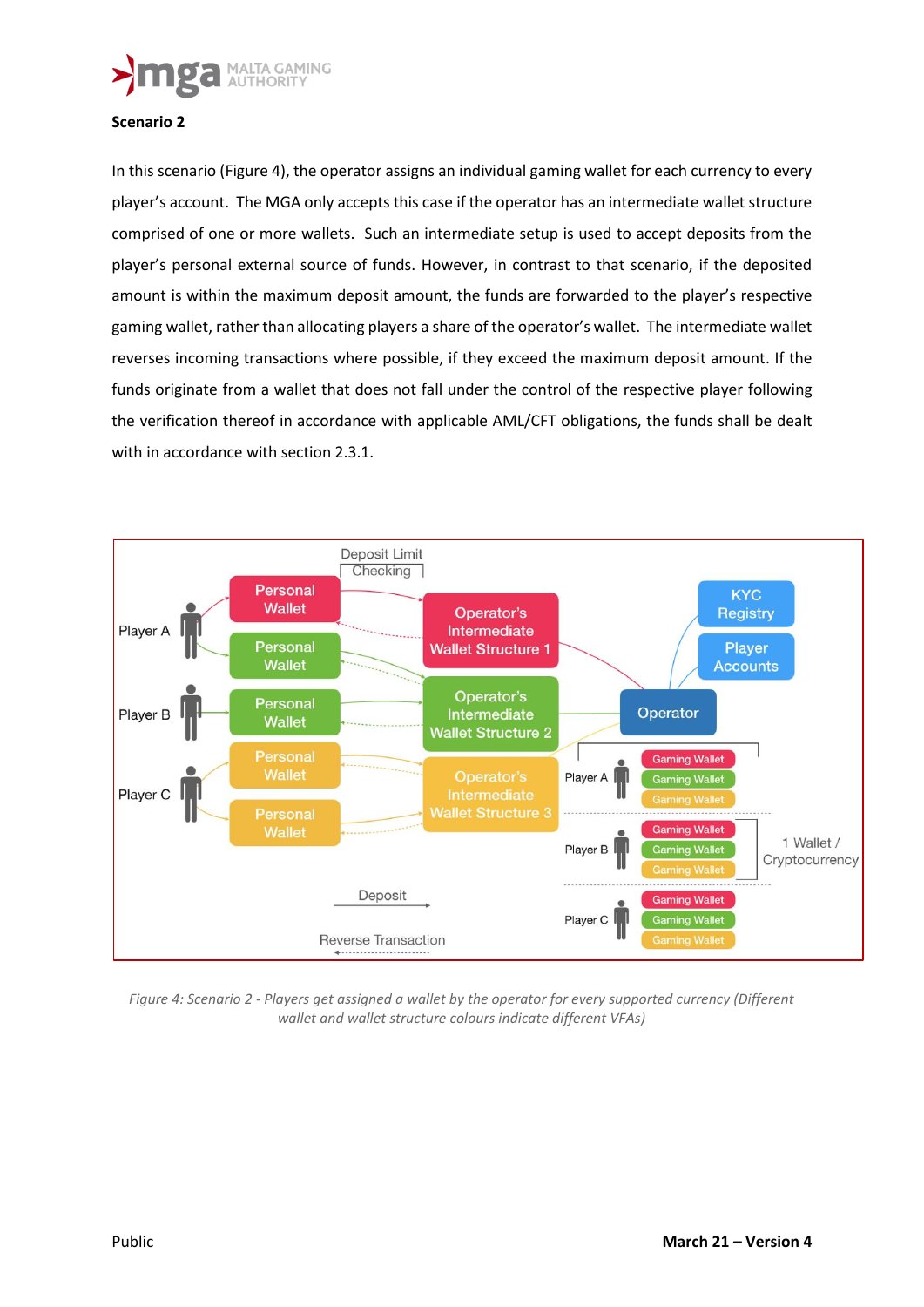#### <span id="page-17-0"></span>2.6 Rate of Exchange

A major issue concerning the use of VFAs within a regulated industry such as gaming is that due to their volatility, there exist significant differences between exchange rates of the same VFA amongst different exchanges. For the purpose of this sandbox framework, the exchange rate used shall be that of the VFA exchange selected by the operator, which shall be declared by the operator to the MGA. For the purpose of the maximum deposit amount, and any limit set by the player, the rate shall be calculated as mentioned in previous sections.

For the purpose of reporting player liabilities, fees and tax, the operator shall take the exchange rate of the various VFAs against the Euro as at 12:00hrs Central European Time on the last day of the reporting month.

The exchange on the basis of which the rate is calculated, may be changed from reporting month to reporting month, but may not be changed throughout the duration of the same reporting month.

The Authority reserves the right to require licensees to refer to a specific exchange rate index selected by the MGA, should it be deemed more conducive to the achievement of the regulatory requirements.

With regards to virtual tokens, the exchange rate shall be the rate at which the operator exchanges the tokens on his platform, or otherwise as may be determined by the MGA on a case-by-case basis.

#### <span id="page-17-1"></span>2.7 Additional reports

In addition to the player funds reports, with respect to VFAs, any operators participating in the sandbox framework are to present a report of any failed return transactions, with respect to any invalid deposits, so as to be able to explain any money being held in their wallets without any ownership. This report shall be submitted to the MGA along with the monthly report pertaining to player funds.

### <span id="page-17-2"></span>3 Innovative Technology Arrangements

#### <span id="page-17-3"></span>3.1 General requirements

In order for an operator to leverage an ITA, including DLT platforms and smart contracts, within its key technical equipment, it requires the specific approval of the MGA and inclusion within the sandbox framework. ITAs shall be audited by auditors registered with the MDIA in terms of the ITAS Act, in accordance with the directions given by the MGA on a case-by-case basis. In such cases, such innovative technology arrangements shall only be accepted by the MGA if the audit report has a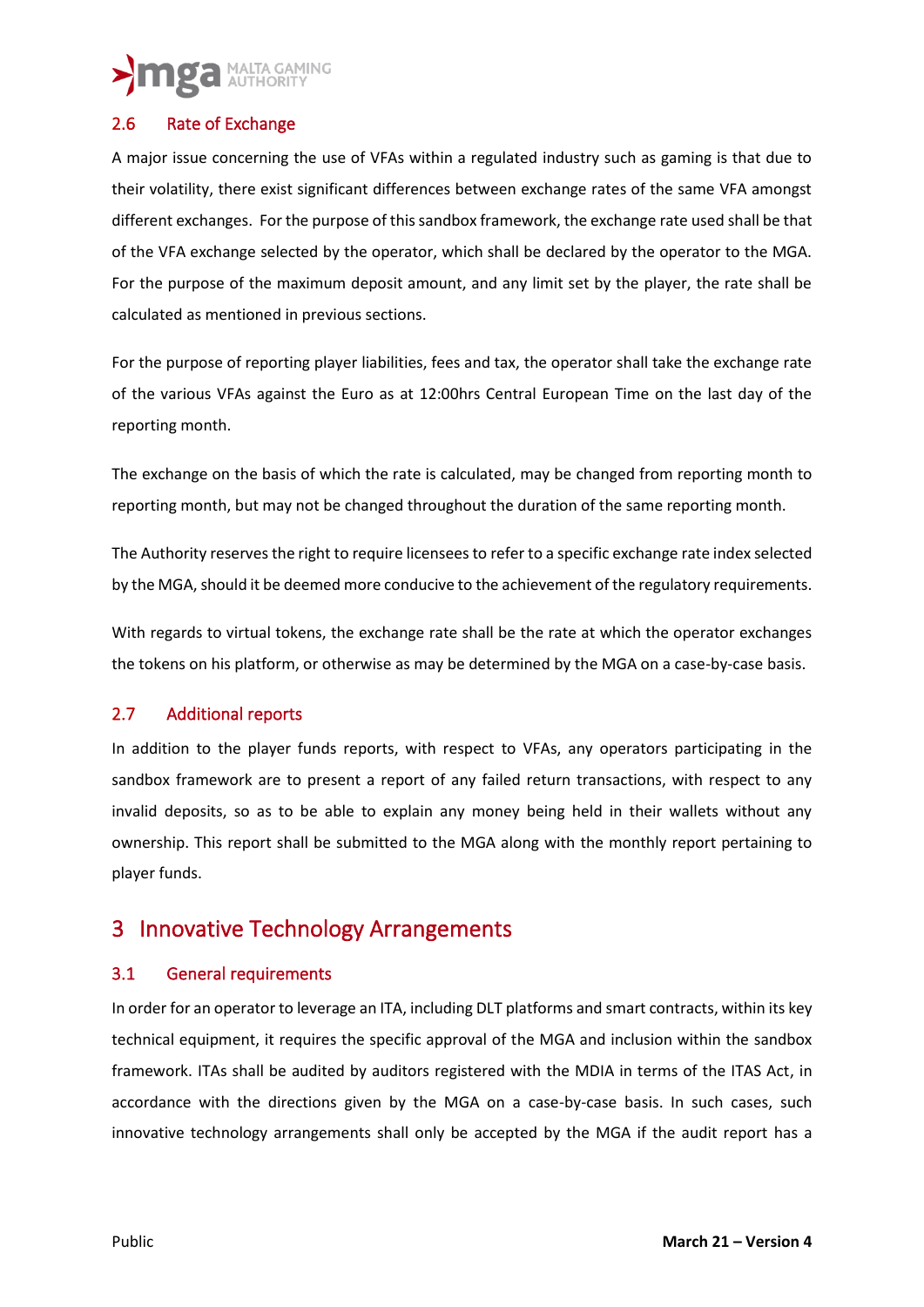positive opinion as to its outcome and the MGA is satisfied that the regulatory requirements shall be adhered to by the operator.

Moreover, administrators, as defined in the ITAS Act, shall be assessed on their competence in the context of their assessment as persons performing key functions, and shall be required to show specific competence in relation to administering an innovative technology arrangement, were pertinent to the function they perform.

#### <span id="page-18-1"></span><span id="page-18-0"></span>3.2 Hosting of essential components on DLT

#### 3.2.1 Games and game components

For the duration of this sandbox, the MGA will accept games and game components that are hosted fully or partially on a DLT environment, subject always to the audit mentioned in section 3.1. Any components that are hosted separately shall be subject to such requirements as may be applicable in accordance with the applicable law.

#### 3.2.2 Other essential components

<span id="page-18-2"></span>Other essential components may be hosted on DLT if the Authority is satisfied that all requirements stemming from all applicable regulatory instruments and other applicable laws will be adhered to.

#### <span id="page-18-3"></span>3.3 Smart Contracts

Smart contracts may, and in some cases must, be deployed for various reasons in an operation in which the technical setup is partly or wholly based on DLT. The MGA's main regulatory focus is their use for the purpose of executing game transactions, in particular where funds pertaining to the player and held in the player's wallet are held in escrow by a smart contract, which based on the outcome of the game, then executes the payout to the player's wallet, or transfers the player's wager to the operator's wallet, as the case may be. In such cases, this shall only be allowed when the following minimum criteria are satisfied:

- 1. Control over the wallet is verified as part of the player's identity in accordance with section  $2.3.1$ ;
- 2. The necessary safeguards are in place to ensure that self-exclusion or player-specified limits, if any, and the maximum deposit amount are in all cases adhered to;
- 3. The smart contract is deployed in such a manner that it can be revoked, or neutered in any other manner which the relative DLT permits, should a flaw in the outcomes generated by its code be discovered. Should this be required, any funds controlled by such smart contract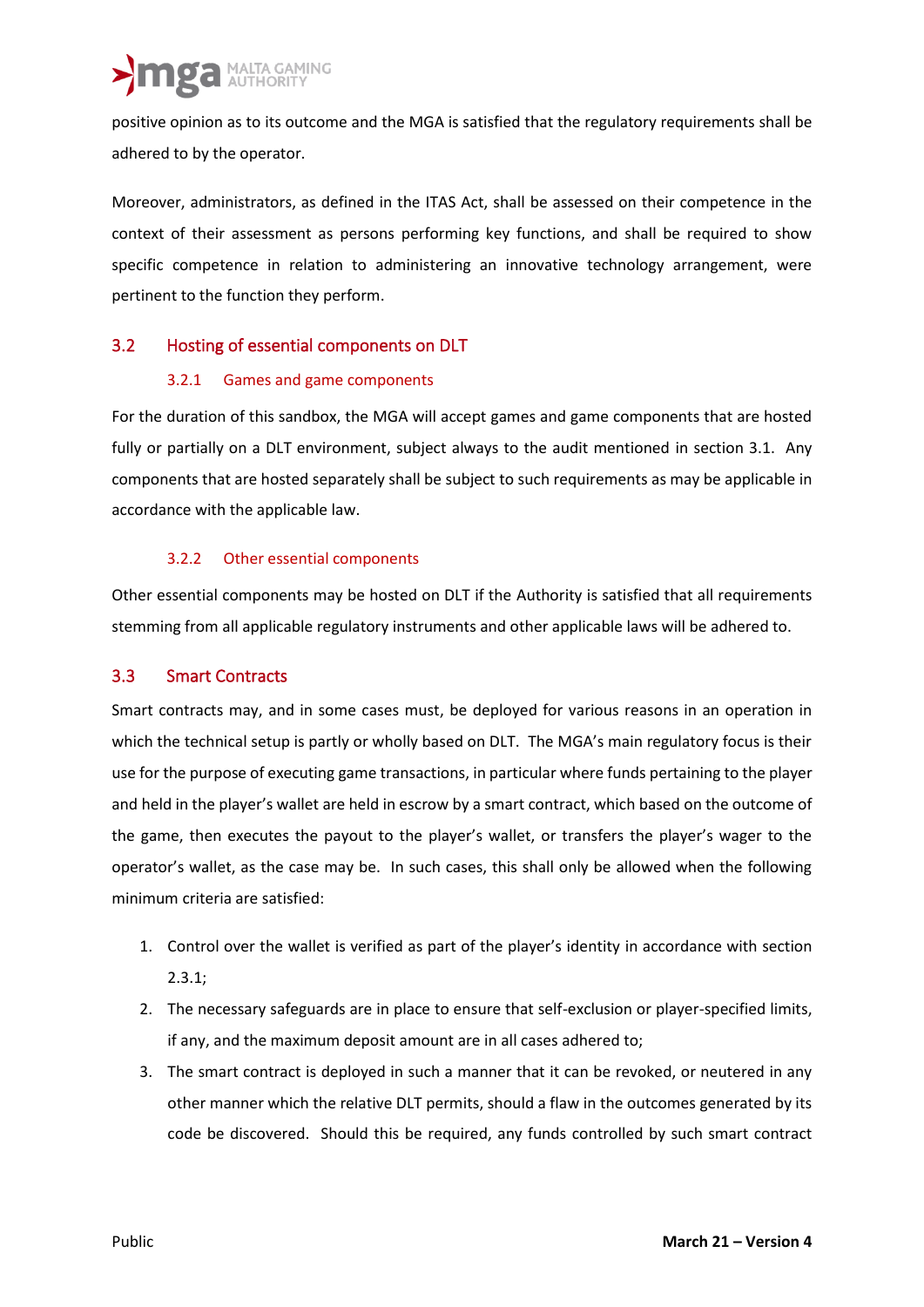would need to be returned to the relevant players according to the procedures established by the MGA;

- 4. No player may wager on a platform which makes use of smart contracts to automate withdrawals unless full CDD has been carried out on such player, including verification of control over the wallet in accordance with section 2.3.1. For the avoidance of doubt, if the withdrawal is not automated despite being executed by a smart contract, and is nonetheless dependent on the operator's approval of the withdrawal request, the CDD obligations envisaged in section 4 remain applicable and are not replaced by these more onerous requirements; and,
- 5. The smart contract code is reviewed by an auditor registered with MDIA and any faults identified are addressed as required.

These same requirements apply where other smart contracts are used within the gaming DLT platform in order to execute the various transactions which are required in the ecosystem, provided that where the smart contract is not directly or indirectly relevant to adherence to regulatory requirements, the MGA may dispense with the requirement for an audit of the code of that smart contract. This shall always be at the MGA's discretion, adopting a risk-based approach and underpinned by considerations of proportionality.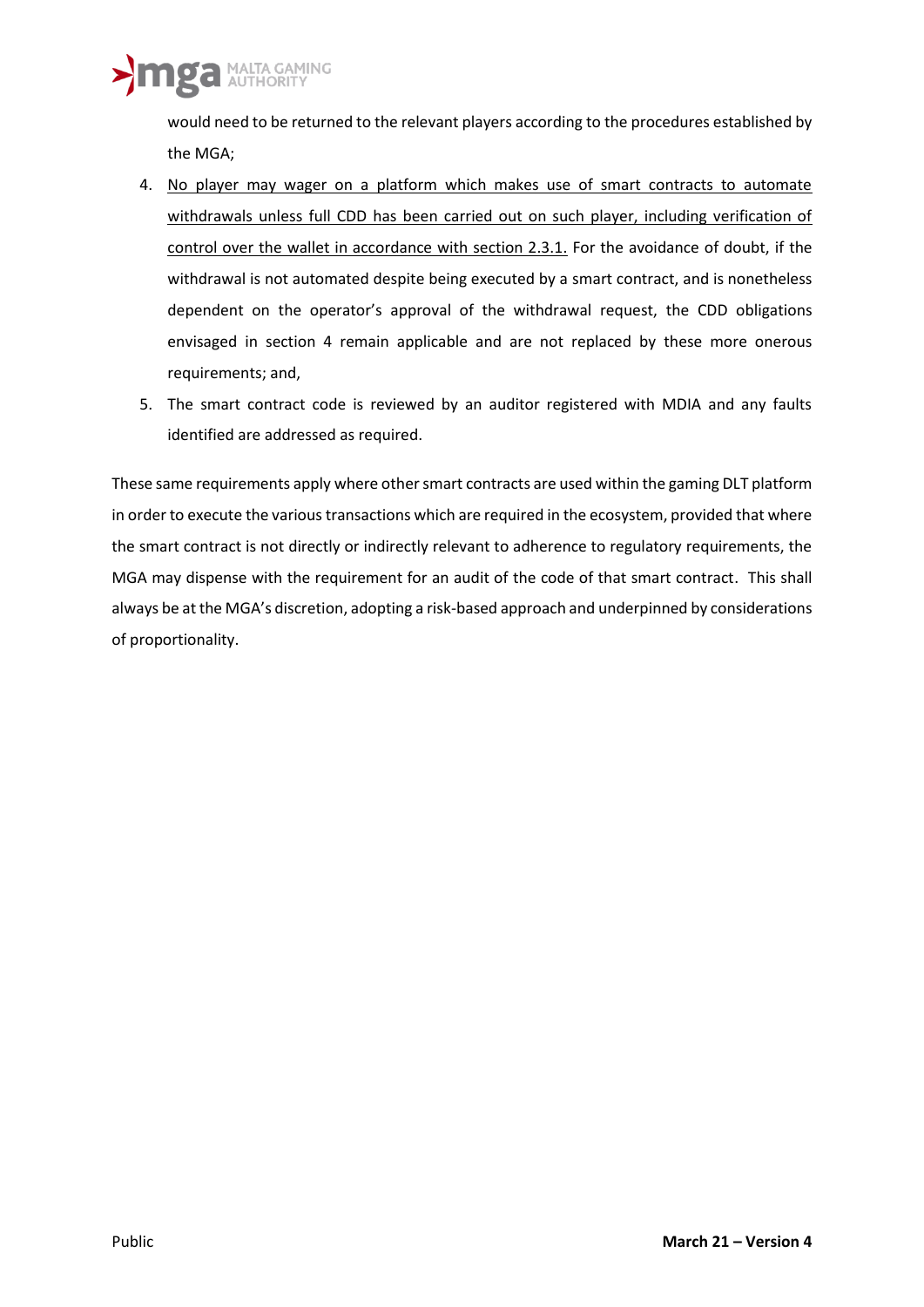## <span id="page-20-0"></span>4 Anti-Money Laundering and Counter Terrorist Financing

On 19 July 2018, the MGA and the FIAU issued the Implementing Procedures – Part II – for the remote gaming sector (the 'Implementing Procedures'). For the sake of clarity, the requirements stemming from such document and in general, any other applicable requirements in terms of AML/CFT, are equally applicable to operators that are accepted within the sandbox environment envisaged herein. Moreover, operators shall ensure that their policies and procedures are developed and applied in such a manner as to duly cater for the risks which may arise, or be exacerbated by, the use of VFAs or virtual tokens as a funding method and/or the deployment of smart contracts to automate payments, where applicable.

Below is a list of non-exhaustive requirements which must be adhered to by operators within the sandbox environment over and above the obligations envisaged in terms of the Implementing Procedures, the Prevention of Money Laundering Act (Cap. 373 of the Laws of Malta) and the Prevention of Money Laundering and Funding of Terrorism Regulations (S.L. 373.01 of the Laws of Malta):

- 1. The details required for the identification of the customer (section 3.2 of the Implementing Procedures) shall in all cases include the wallet address/es to be used;
- 2. Validation of the customer details (section 3.2 of the Implementing Procedures) shall be completed within thirty (30) days of the first deposit;
- 3. The threshold triggering CDD obligations in terms of section 3.3.2 of the Implementing Procedures shall be one hundred and fifty euros (€150):

Provided that where smart contracts are used to automate withdrawals, verification shall be fully completed before any wager may be made in terms of section 3.2 of this Paper.

For the purposes of applying the risk-based approach, VFAs and virtual tokens shall be considered to be high-risk funding methods in terms of appendix 1 of the Implementing Procedures.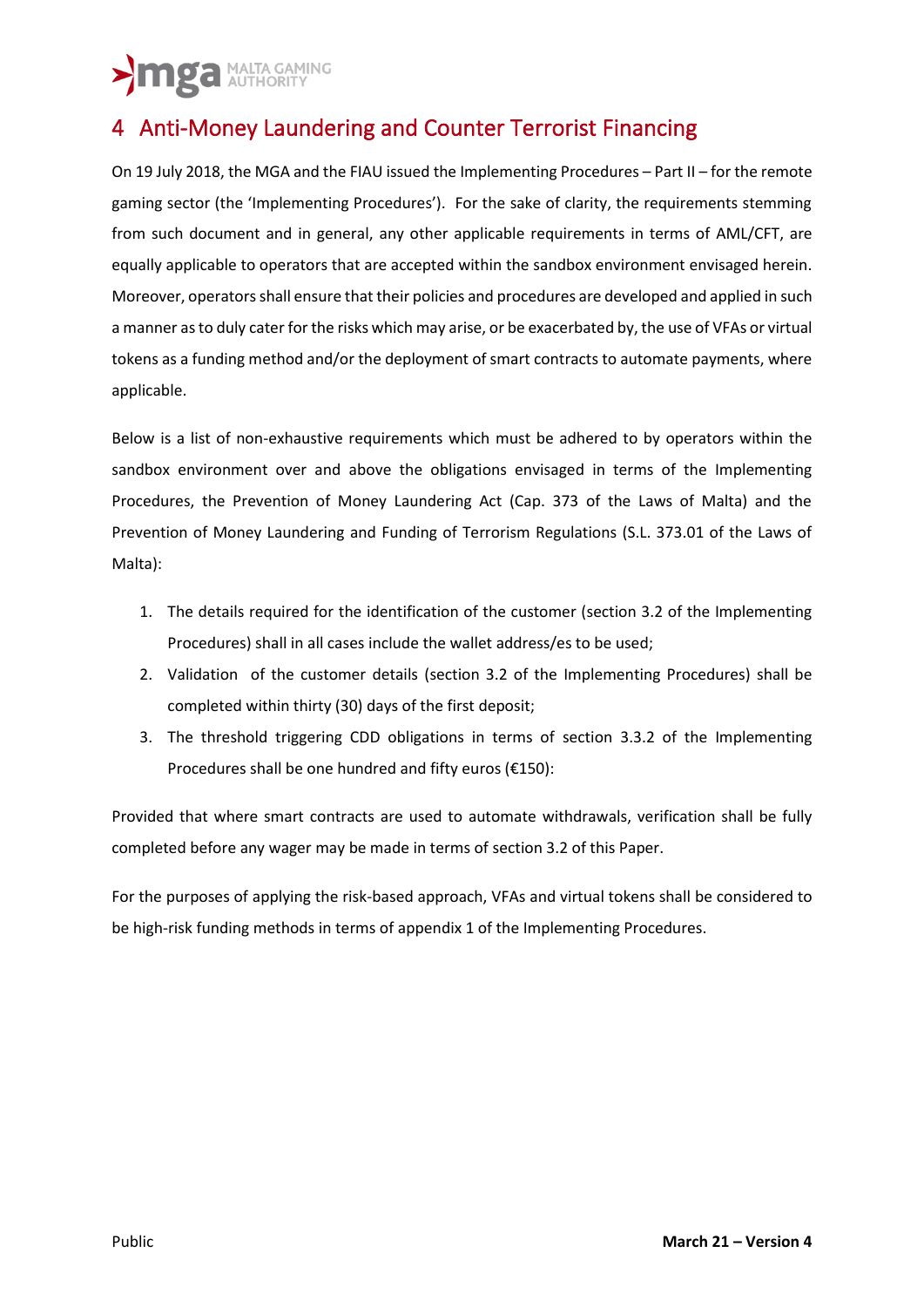## <span id="page-21-0"></span>5 Location of Technical Infrastructure

In December 2015, the MGA issued Guidelines on Technical Infrastructure hosting Gaming and Control Systems for licensees in remote gaming (the 'Guidelines'). These guidelines do not take into account the possibility of hosting certain components on DLT. In terms of such Guidelines, the hosting architecture must be located in Malta and, or any EU/EEA Member State, or in any other third country jurisdiction wherein the Authority is satisfied that the same principles can be obtained.

When a public permissionless DLT platform is used to host components, the operator does not have control over who becomes a node in that ledger, and where the relative equipment is located. Hence, where the Authority deems a proposed technical infrastructure based partly on a public DLT platform to be acceptable, this requirement shall not prejudice such approval. However, in any such case, the licensee would need to establish a node in Malta for the purpose of adhering to the requirements on replication of essential regulatory data. This is without prejudice to the operator's duty to comply with all other obligations stemming from any applicable legislation or other binding instruments.